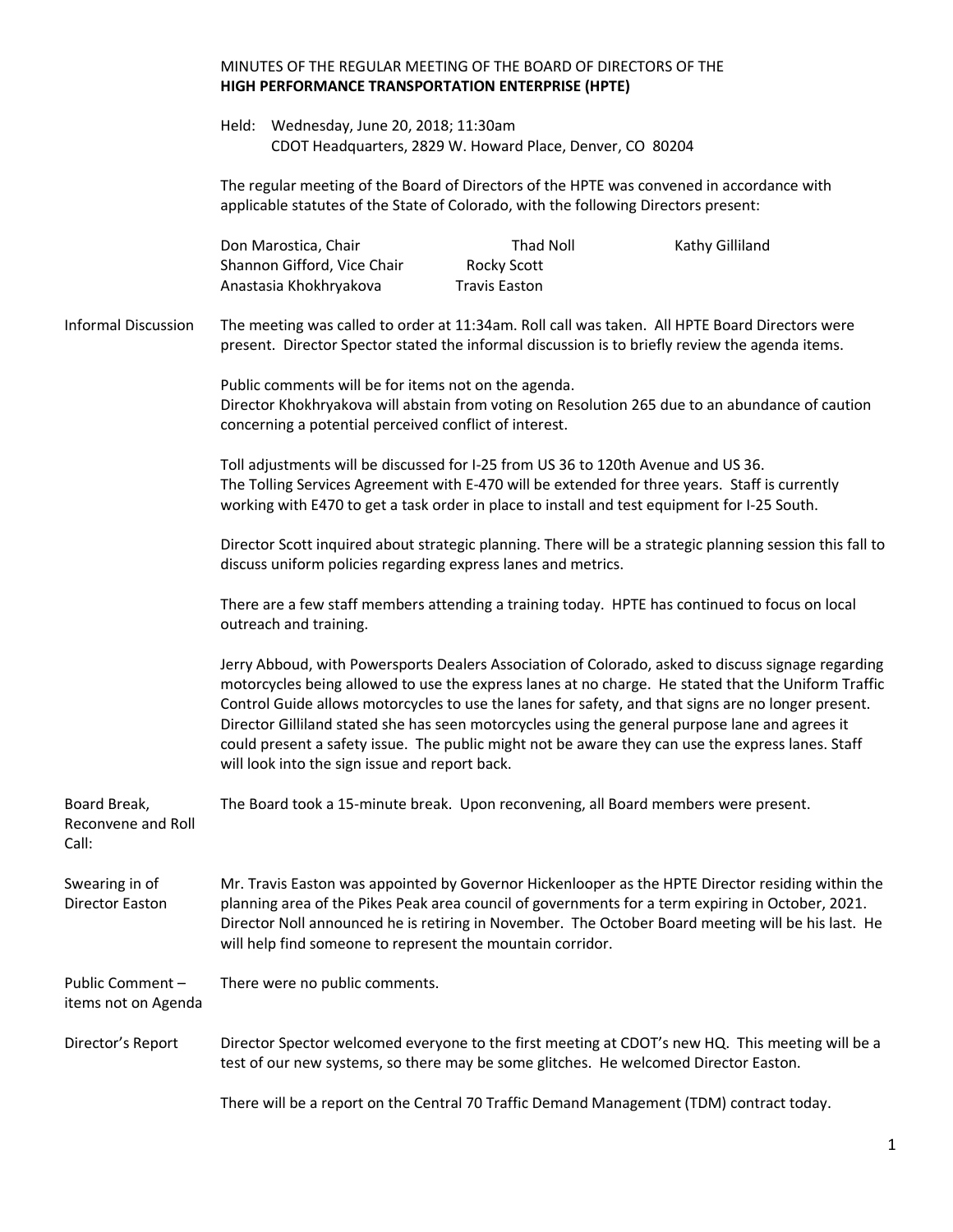|                    | US 36 was audited after completion; it provides a good value to the taxpayers. The audit suggested<br>HPTE go through regular training regarding public and private partnerships. HPTE has been<br>conducting training and outreach to comply with the requirements of the audit. Trainings have<br>included design build, communications and governing infrastructure.                 |
|--------------------|-----------------------------------------------------------------------------------------------------------------------------------------------------------------------------------------------------------------------------------------------------------------------------------------------------------------------------------------------------------------------------------------|
|                    | The Express Lane Master Plan kicked off and we are moving forward with outreach and education.                                                                                                                                                                                                                                                                                          |
| Legislative Report | No report.                                                                                                                                                                                                                                                                                                                                                                              |
| Projects Update    | HPTE Major Projects Manager, Tony Meneghetti, provided a projects update. There are two<br>projects under construction, five in design and/or pre-construction and two in operation and<br>maintenance.                                                                                                                                                                                 |
|                    | Central 70 - The project team is now co-located in the former Pilot Truck stop location on Vasquez.<br>The project team is working towards NTP 2 in July. Design and pre-construction work is ongoing<br>including: utility relocations, property demolitions, geotechnical borings and soil testing. The team<br>is currently in 60% plan review.                                      |
|                    | I-25 N, Segments 7 & 8 (SH 402 to SH 14) - The project team is continuing to progress with design<br>and acquiring ROW; NTP 2 is expected mid-July. The first work will be on US 34.                                                                                                                                                                                                    |
|                    | I-25 N, Segments 5 & 6 (SH 66 to SH 402) – The project team is currently working on the RFP,<br>interchange concepts, continuing design to advance from 25% -- 30% and community outreach.                                                                                                                                                                                              |
|                    | I-25 S Gap (Monument to Castle Rock) - The draft Traffic and Revenue Study is being evaluated and<br>HPTE will be providing comments to the Contractor. The project received INFRA funding of \$65<br>million. Construction to start late summer of 2018.                                                                                                                               |
|                    | I-70 Mtn Express Lane, WB - The project received INFRA funding of \$25 million. The project team is<br>in 30% design review.                                                                                                                                                                                                                                                            |
|                    | I-25 N, Segment 2 - Team is working on a plan for additional enforcement this summer.                                                                                                                                                                                                                                                                                                   |
|                    | I-70 Mtn Express Lane EB - Team is working on a plan for additional enforcement this summer for<br>EB.                                                                                                                                                                                                                                                                                  |
| <b>NETC Update</b> | Angie Malpiede provided an update on Northeast Transportation Connections work on the Central<br>70 project. Ms. Malpiede presented a video sharing their business outreach programs. They work<br>in a very diverse community with their target audience being employers with 50 employees or<br>more. They work to promote public transit to help reduce the congestion on the roads. |
|                    | There are organizations contacting them to help arrange car pool, van pools, RTD passes and<br>schedules. NETC also works within the community to arrange transportation for residents to the<br>grocery store, doctor's appointments, recreation areas and summer camps for those children not<br>having transportation.                                                               |
|                    | Director Gilliland inquired if these projects would be ongoing? Yes, NETC is working to change<br>peoples' habits during construction and will continue into the future.                                                                                                                                                                                                                |
|                    | Director Noll congratulated Ms. Malpiede on what they are doing and the progress being made.<br>Community outreach obviously helps and HPTE will continue to provide monetary support.                                                                                                                                                                                                  |
| Consent Agenda     | Upon a voice vote, the Consent Agenda was unanimously approved.                                                                                                                                                                                                                                                                                                                         |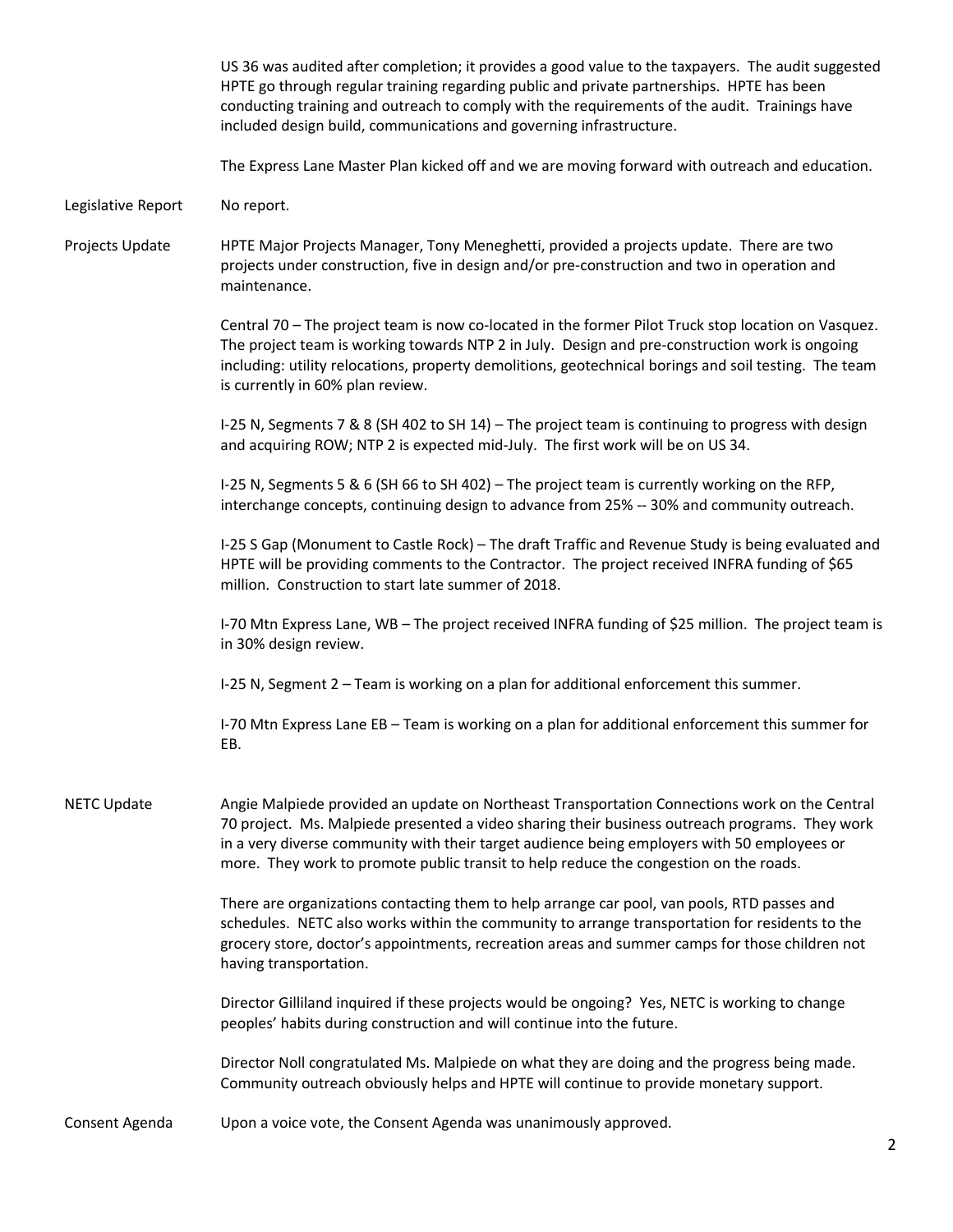Resolution #264 May Minutes Communications Report

Megan Castle provided the communications report relating to the toll adjustments. The handout she provided was comprehensive as of June 19, 2018. There were many comments, with most being negative and a few using very "colorful" language. The Public Information Office has spent over six weeks working on educating the public using press releases, news coverage, Facebook, and providing an email and a phone number specifically for comments. There is a very wide range of people who have questions. Dynamic pricing on US36 is a new concept, a change, and there is a lack of understanding regarding the adjustments. HPTE and Plenary Roads Denver are communicating with the stakeholders to make sure everyone is covered.

Director Scott made the following comments: We need to use this as a learning opportunity on how and what we communicate. Are we using the right channels and sending out the right message? One-on-one communication works the best, but that is not practical in this situation. Money is always an issue; why are the tolls going up? We need to pay attention to the comments and determine which ones are useful. People will vote what they believe, not what we think they should believe. He stated communications is doing a fabulous job, but we need to constantly find ways to do better.

Director Gilliland requested clarification on why change to Dynamic Tolling; would a telephone town hall call help provide information? Is it possible to create a simple video with examples?

Presentation & Discussion of Toll Rate Adjustment

Kelly Brown presented information on the Toll Rate Adjustments for I-25 Segment 2; US 36 to 120th Avenue. Every year in May, HPTE reviews the toll rates and makes a recommendation whether to increase or leave the rate the same. There have been no adjustments made to the toll rate since the lanes opened in 2016. At the May meeting, HPTE presented documents for increasing the rate 5.889 percent. This increase will cover the costs of inflation and maintenance of the toll roads. HPTE recommends this toll rate adjustment for 2018/2019 be adopted. If this adjustment is adopted today, it will go into effect July 1, 2018. If not adopted, the rate will remain unchanged until May of 2019.

Director Scott asked if the increase will cover the cost of inflation from 2016/2017 and 2018/2019. What will happen if we don't cover the increased costs? We would not be able to maintain the road and the MLOS will decrease. It is essential to recover costs over time.

Director Noll stated that maintenance and labor costs have increased over time. We are trying to keep the rates minimal and cover costs.

Vice Chair Gifford asked if ExpressToll sends any information regarding the toll lanes with toll invoices. Yes, they include information on how much a bill would be if they were an Express Toll Customer to compare with the invoice for a non-customer.

Director Gilliland stated the increase will cover the cost of maintenance and helps to manage traffic.

Christian Guevara, VP of Operations at Plenary, provided information on the prpopsal to move to Dynamic Pricing on the US36 Express Lanes. The target date for full use of the Dynamic Express Lane Pricing is 2020. The system will manage traffic volume and speed in the toll lanes. It is based on congestion (peak vs. non-peak) and is real time data. Work to be completed includes implementing the infrastructure and developing an algorithm for the pricing structure. The timeline is currently: Fall of 2018 – pricing testing; 2019 – continued testing, data analysis reliability; 2020 – roll out. New traffic monitoring technology will have to be installed. This change will be communicated through VMS boards, media releases and online resources.